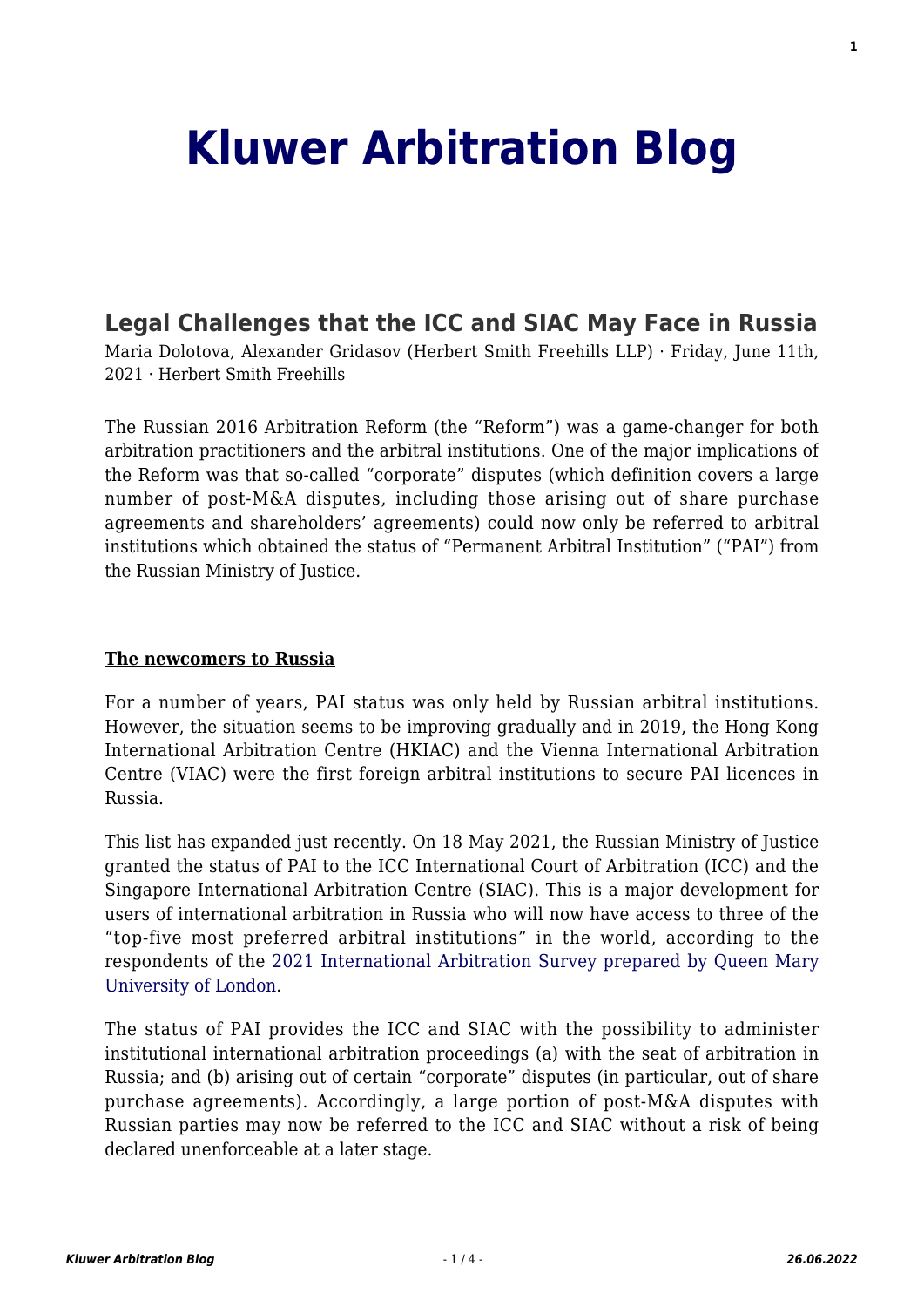#### **Conflicting Russian arbitration laws**

However, there is still an open question as to whether these institutions may administer disputes arising out of shareholders' agreements with respect to Russian joint ventures (the "SHA"), which form another big slice of post-M&A disputes.

The confusion is caused primarily by the existing discrepancy between the provisions of the Russian Arbitrazh Procedure Code (the "APC") and Federal Law No. 382-FZ dated 29 December 2015 "On Arbitration (Arbitration Proceedings) in Russia" (as amended) (the "Russian Arbitration Law").

The earlier law, being the APC, provides that for an institution to administer disputes out of SHAs, (a) such institution would have to adopt special rules for the arbitration of corporate disputes (the "Special Rules"); and (b) the arbitration clause in the SHA would have to be signed by all shareholders and the Russian joint venture company itself. The amendments to the Russian Arbitration Law introduced in 2018 were aimed at elimination of such requirements. However, what these amendments led to in practice were two conflicting laws and uncertainty as to what rules shall prevail.

Theoretically, this conflict should not be an issue. The general Russian law rules of interpretation being applied, the provisions of the Russian Arbitration Law as the later and more specific law should prevail over the rules of the APC (under both *Lex posterior derogat legi priori* and *Lex specialis derogat generali* rules).

However, practitioners are still concerned about the risks which may arise if the Russian state courts resolve this conflict in favour of the APC. For existing arbitrations arising out of SHAs and administered by the ICC, SIAC, HKIAC or VIAC (none of which have adopted the Special Rules), if the APC requirements prevail, this may make it difficult to enforce awards in such arbitration proceedings in Russia.

To date, the Russian courts have not yet revealed their position on the issue. We have

been able to identify only one judgment of a first instance court<sup>1</sup> which has briefly touched upon this question.

In that case the court has rejected a challenge on alleged lack of jurisdiction, basing this *inter alia* on the fact that the arbitration clause was not signed by / did not apply to the shareholders of the Russian company (which is the abovementioned requirement (b) under the APC). Surprisingly, no reference was made in the decision to the Russian Arbitration Law, which eliminated the APC requirement.

It would be fair to say that the issue of conflict between the Russian arbitration provisions has not been the main concern in this case (the position of the first instance court on the issue has not even found its way into the resolution of the appeal court which has upheld this judgment) and therefore it is far too early to draw any conclusions. However, this judgment should be sufficient to confirm that the existing concerns of practitioners are more than just theoretical.

# **Clarifications from the Russian Ministry of Justice**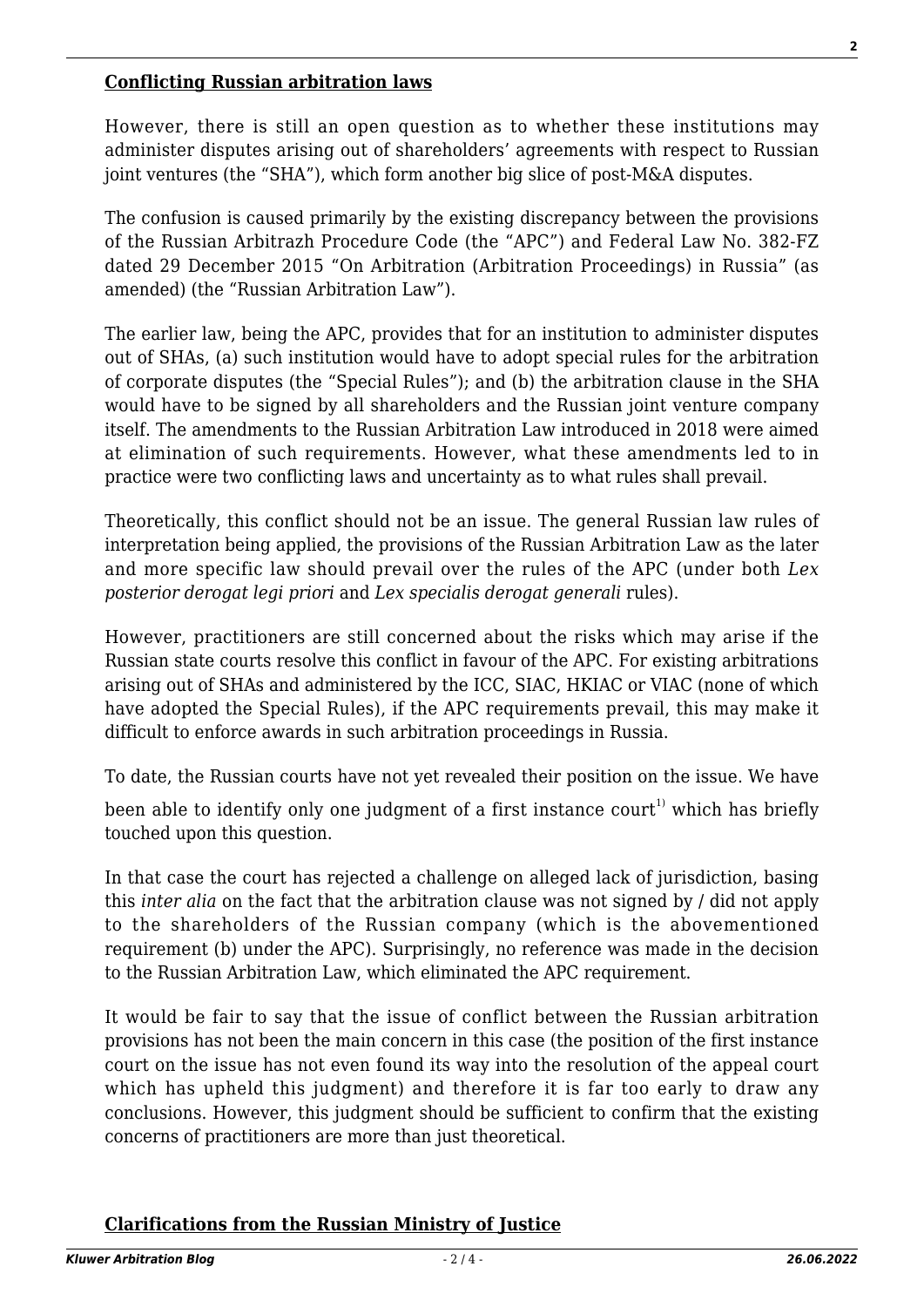The Russian Ministry of Justice has tried to address these concerns, publishing in February 2020 clarifications on the application of Russian arbitration legislation in response to the joint request of the HKIAC and VIAC (the "Clarifications").

In these Clarifications, the Ministry of Justice has confirmed that the provisions of the Russian Arbitration Law have priority over the earlier rules of the APC. According to the Ministry's logic, the ICC, SIAC, HKIAC and IAC should generally be eligible to consider corporate disputes out of SHAs, notwithstanding the absence of the Special Rules and even if the arbitration clause in the SHA is signed only by the parties to the SHA (and not the related Russian company – a target of the SHA).

At the same time, the Ministry clarified that corporate disputes relating to the appointment, election, termination, suspension and liability of a Russian company's management can only be resolved by a PAI which has adopted the Special Rules. Given that such management-related issues can be closely connected with other disputes arising under SHAs, it is not clear how the Ministry's position regarding SHAs may be implemented in practice.

Furthermore, the Clarifications stated clearly that they are not legally binding, which means that the Russian courts may adopt different approaches to the issues raised. The judgment of the first instance Russian court referred to above was issued after the Clarifications and is therefore strong evidence that the risk of conflicting views cannot be excluded.

In that context, it seems that the right of newcomers to Russia, being the ICC and SIAC (and also the HKIAC and VIAC), to consider disputes out of SHAs relating to Russian companies will largely depend on the direction which Russian court practice will take and, in particular, on whether the Russian courts will consistently take into account the conclusions of the Clarifications.

# **Profile Navigator and Relationship Indicator**

Offers 6,200+ data-driven arbitrator, expert witness and counsel profiles and the ability to explore relationships of 13,500+ arbitration practitioners and experts for potential conflicts of interest.

# [Learn how](https://www.wolterskluwer.com/en/solutions/kluwerarbitration/practiceplus?utm_source=arbitrationblog&utm_medium=articleCTA&utm_campaign=article-banner) **[Kluwer Arbitration Practice Plus](https://www.wolterskluwer.com/en/solutions/kluwerarbitration/practiceplus?utm_source=arbitrationblog&utm_medium=articleCTA&utm_campaign=article-banner)** [can support you.](https://www.wolterskluwer.com/en/solutions/kluwerarbitration/practiceplus?utm_source=arbitrationblog&utm_medium=articleCTA&utm_campaign=article-banner)

*To make sure you do not miss out on regular updates from the Kluwer Arbitration Blog, please subscribe [here](http://arbitrationblog.kluwerarbitration.com/newsletter/). To submit a proposal for a blog post, please consult our [Editorial Guidelines.](http://arbitrationblog.kluwerarbitration.com/editorial-guidelines/)*